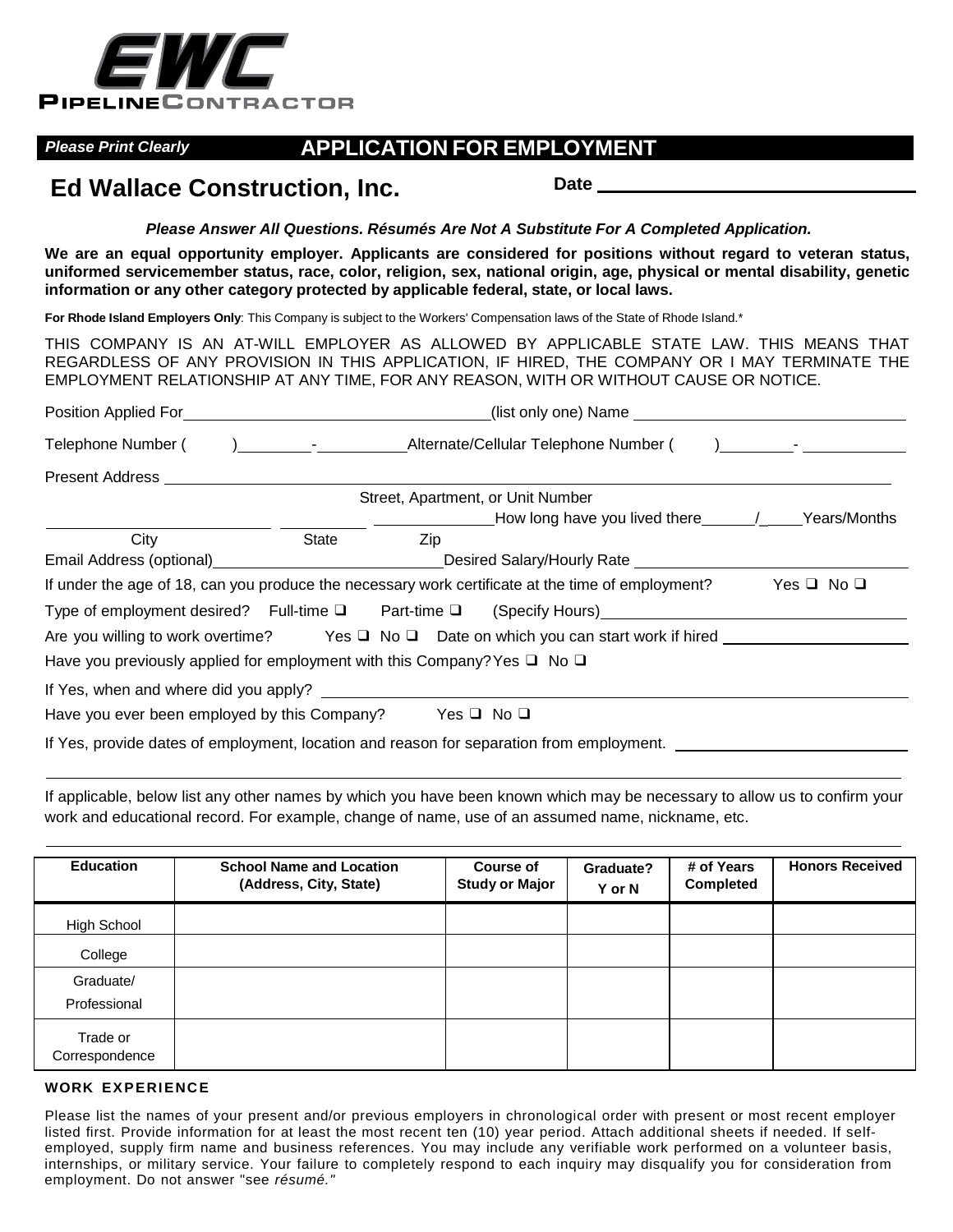### Employer

| <b>Name</b> |                                                                                                                                                                                                 | <b>Address</b> |                                                                                  |  | <b>Type of Business</b> |  |                                                      |  |
|-------------|-------------------------------------------------------------------------------------------------------------------------------------------------------------------------------------------------|----------------|----------------------------------------------------------------------------------|--|-------------------------|--|------------------------------------------------------|--|
|             |                                                                                                                                                                                                 |                |                                                                                  |  |                         |  |                                                      |  |
|             | Job Title <b>Example 2018</b> Duties <b>Duties Duties Duties Duties Duties Duties Duties Duties Duties Duties Duties Duties Duties Duties Duties Duties Duties Duties Duties Duties Duties </b> |                |                                                                                  |  |                         |  |                                                      |  |
|             |                                                                                                                                                                                                 |                |                                                                                  |  |                         |  |                                                      |  |
|             | Wages Start <b>Example 2018</b> Final <b>Example 2018</b> Reason for Leaving?                                                                                                                   |                |                                                                                  |  |                         |  |                                                      |  |
|             |                                                                                                                                                                                                 |                |                                                                                  |  |                         |  |                                                      |  |
|             |                                                                                                                                                                                                 |                |                                                                                  |  |                         |  |                                                      |  |
|             |                                                                                                                                                                                                 |                |                                                                                  |  |                         |  |                                                      |  |
|             |                                                                                                                                                                                                 |                |                                                                                  |  |                         |  |                                                      |  |
| Employer    |                                                                                                                                                                                                 |                |                                                                                  |  |                         |  |                                                      |  |
| <b>Name</b> |                                                                                                                                                                                                 | <b>Address</b> |                                                                                  |  |                         |  | <b>Type of Business</b>                              |  |
|             |                                                                                                                                                                                                 |                |                                                                                  |  |                         |  |                                                      |  |
|             |                                                                                                                                                                                                 |                |                                                                                  |  |                         |  |                                                      |  |
|             | Telephone ( ) Dates Employed From / / To / / /                                                                                                                                                  |                |                                                                                  |  |                         |  |                                                      |  |
|             |                                                                                                                                                                                                 |                |                                                                                  |  |                         |  | May we contact? $\Box$ Yes $\Box$ No If No, why not? |  |
|             | Supervisor's Name <b>Supervisor</b> Supervisor's Name                                                                                                                                           |                |                                                                                  |  |                         |  |                                                      |  |
|             |                                                                                                                                                                                                 |                |                                                                                  |  |                         |  |                                                      |  |
|             | What will this employer say was the reason your employment terminated? _____________________________                                                                                            |                |                                                                                  |  |                         |  |                                                      |  |
|             |                                                                                                                                                                                                 |                |                                                                                  |  |                         |  |                                                      |  |
|             | How much notice did you give when resigning? If none, explain.                                                                                                                                  |                |                                                                                  |  |                         |  |                                                      |  |
|             |                                                                                                                                                                                                 |                |                                                                                  |  |                         |  |                                                      |  |
|             | Have you ever been terminated or asked to resign from any job?                                                                                                                                  |                | □ Yes □ No If Yes how many times?                                                |  |                         |  |                                                      |  |
|             | Has your employment ever been terminated by mutual agreement?<br>Have you ever been given the choice to resign rather than be terminated?                                                       |                | $\Box$ Yes $\Box$ No If Yes how many times?<br>□ Yes □ No If Yes how many times? |  |                         |  |                                                      |  |

 $\blacksquare$ 

## **REFERENCES** [Optional]

Please list the names of additional work-related references we may contact. Individuals with no prior work experience may list school or volunteer-related references.

| <b>NAME</b> | <b>POSITION</b> | <b>COMPANY</b> | <b>WORK RELATIONSHIP</b><br>(i.e. supervisor, co-<br>worker) | <b>TELEPHONE</b> |
|-------------|-----------------|----------------|--------------------------------------------------------------|------------------|
|             |                 |                |                                                              |                  |
|             |                 |                |                                                              |                  |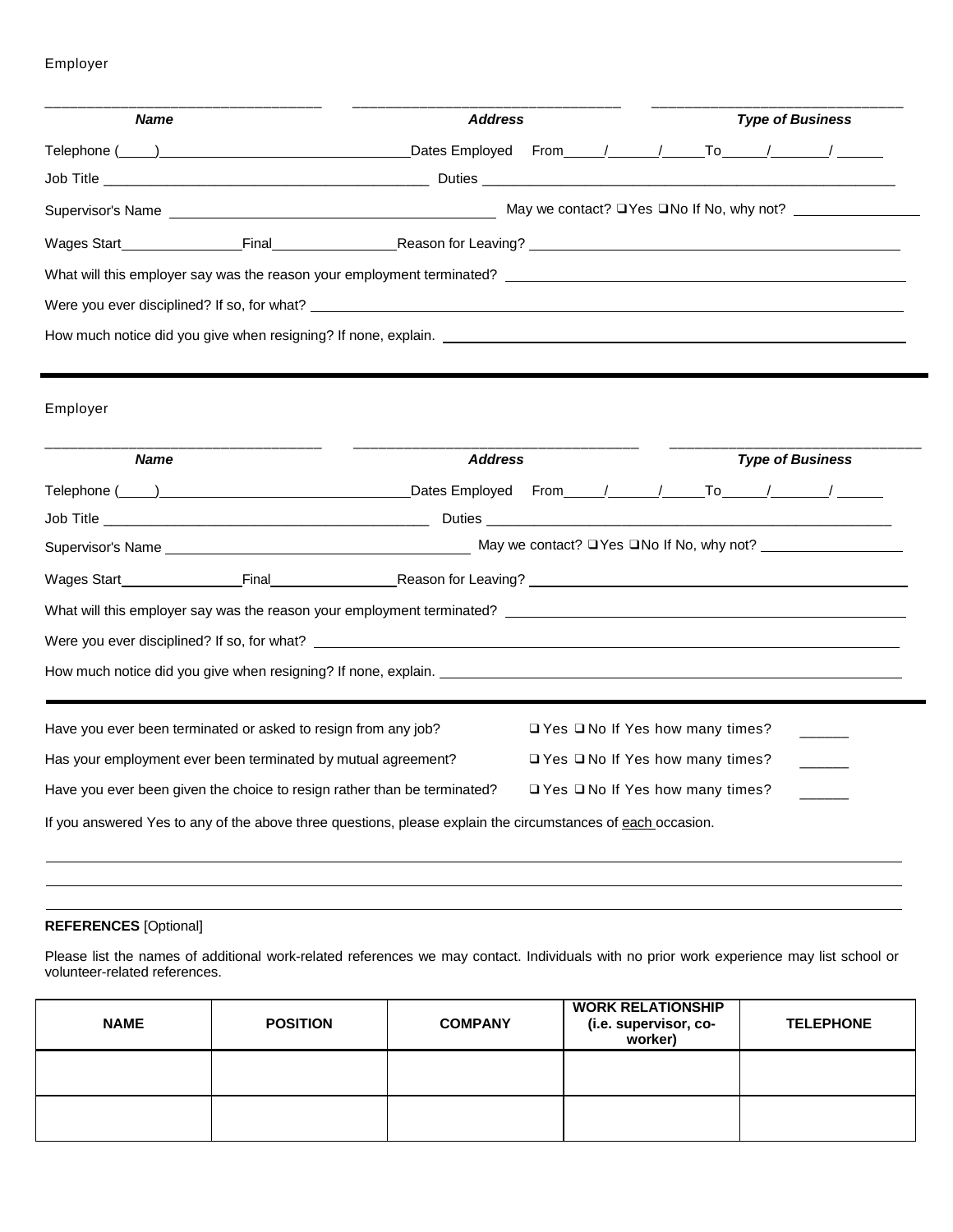Please list the names of personal references (not previous employers or relatives) who you know that we may contact.

| <b>NAME</b> | <b>OCCUPATION</b> | <b>ADDRESS</b> | <b>TELEPHONE</b> | <b>NUMBER OF YEARS</b><br><b>KNOWN</b> |
|-------------|-------------------|----------------|------------------|----------------------------------------|
|             |                   |                |                  |                                        |
|             |                   |                |                  |                                        |

#### **DRIVING INFORMATION**

|                                                                                             |                                   | State: ______ |  |  |  |  |  |
|---------------------------------------------------------------------------------------------|-----------------------------------|---------------|--|--|--|--|--|
|                                                                                             |                                   |               |  |  |  |  |  |
| Do you have a current Class A or Class B commercial driver's license? $\Box$ Yes $\Box$ No  |                                   |               |  |  |  |  |  |
| If yes, License No.: State: State:                                                          | Expiration Date: ________________ |               |  |  |  |  |  |
| If you do not have a driver's license for the state in which you currently reside, why not? |                                   |               |  |  |  |  |  |
| Has your license ever been suspended or revoked? $\Box$ Yes $\Box$ No                       |                                   |               |  |  |  |  |  |
| If yes, explain:                                                                            |                                   |               |  |  |  |  |  |

Please list all moving traffic violations in the last three (3) years:

| <b>OFFENSE</b> | <b>DATE</b> | <b>LOCATION</b> | <b>COMMENTS</b> |
|----------------|-------------|-----------------|-----------------|
|                |             |                 |                 |
|                |             |                 |                 |

## **APPLICANTCERTIFICATION**

I understand and agree that if driving is a requirement of the job for which I am applying, my employment and/or continued employment is contingent on possessing a valid driver's license for the state in which I reside and automobile liability insurance in an amount equal to the minimum required by the state where I reside.

I understand that the Company may now have, or may establish, a drug-free workplace or drug and/or alcohol testing program consistent with applicable federal, state, and local law. If the Company has such a program and I am offered a conditional offer of employment, I understand that if a pre-employment (post-offer) drug and/or alcohol test is positive, the employment offer may be withdrawn. I agree to work under the conditions requiring a drug-free workplace, consistent with applicable federal, state, and local law. I also understand that all employees of the location, pursuant to the Company's policy and federal, state, and local law, may be subject to urinalysis and/or blood screening or other medically recognized tests designed to detect the presence of alcohol or illegal or controlled drugs. If employed, I understand that the taking of alcohol and/or drug tests is a condition of continual employment and I agree to undergo alcohol and drug testing consistent with the Company's policies and applicable federal, state, and local law.

If employed by the Company, I understand and agree that the Company, to the extent permitted by federal, state, and local law, may exercise its right, without prior warning or notice, to conduct investigations of property (including, but not limited to, files, lockers, desks, vehicles, and computers) and, in certain circumstances, my personal property.

I understand and agree that as a condition of employment and to the extent permitted by federal, state, and local law, I may be required to sign a confidentiality, restrictive covenant, and/or conflict of interest statement.

I certify that all the information on this application, my résumé, or any supporting documents I may present during any interview is and will be complete and accurate to the best of my knowledge. I understand that any falsification, misrepresentation, or omission of any information may result in disqualification from consideration for employment or, if employed, disciplinary action, up to and including immediate dismissal.